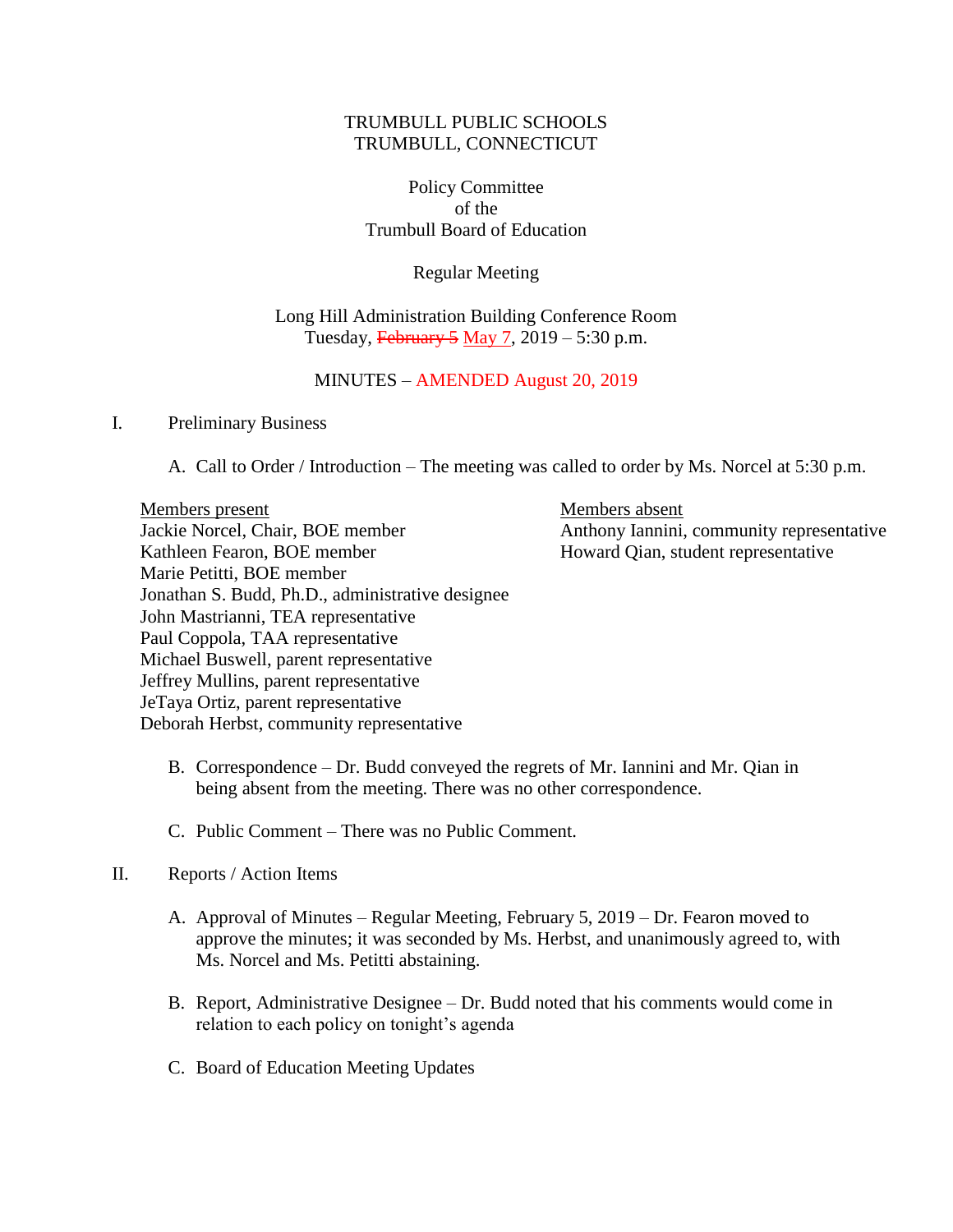- a. February 26, 2019 First Readings Ms. Norcel noted that the Board heard First Readings of the following three policies as presented at its February 26, 2019 meeting.
	- i. English Language Learners, Policy Code 6141.311
	- ii. High School Attendance / Loss of Credit, Policy Code 5113
	- iii. Attendance Grades K-8, Policy Code 5113.1

The Board suggested no substantive revisions, so these policies were returned to the Board for Second Readings on March 26, 2019.

- b. February 26, 2019 Combined First/Second Reading Ms. Norcel noted that the Board heard a combined First/Second Reading of the following policy as presented at its February 26, 2019 meeting, and approved the policy.
	- i. Suicide Prevention/Intervention, Policy Code 5141.5
- c. March 26, 2019 Second Readings Ms. Norcel noted that the Board approved the following three policies as presented at its March 26, 2019 meeting.
	- i. English Language Learners, Policy Code 6141.311
	- ii. High School Attendance / Loss of Credit, Policy Code 5113
	- iii. Attendance Grades K-8, Policy Code 5113.1
- III. Policy Review/Discussion
	- A. Fire Safety & Crisis Response, Policy Code 6114.1 Dr. Budd presented the proposed revised policy in this evening's packet. The Committee unanimously agreed to bring the policy to the Board for a First Reading on May 14, 2019.
	- B. Student Wellness, Policy Code 6142.101 Dr. Budd presented the proposed revised policy in this evening's packet. The Committee unanimously agreed to bring the policy to the Board for a First Reading on May 14, 2019.
	- C. Employee Protection, Policy Code 4148 Dr. Budd presented the proposed revised policy in this evening's packet. The Committee unanimously agreed to bring the policy to the Board for a First Reading on May 14, 2019.
	- D. High School Attendance / Loss of Credit, Policy Code 5113 Dr. Budd presented the proposed revised policy in this evening's packet. The Committee unanimously agreed to bring the policy to the Board for a First Reading on May 14, 2019.
	- E. Attendance Grades K-8, Policy Code 5113.1 Dr. Budd presented the proposed revised policy in this evening's packet. The Committee unanimously agreed to bring the policy to the Board for a First Reading on May 14, 2019.
	- F. Auditing Courses, Policy Code 6144.2 Dr. Budd presented the proposed revised policy in this evening's packet. The Committee unanimously agreed to bring the policy to the Board for a First Reading on May 14, 2019.